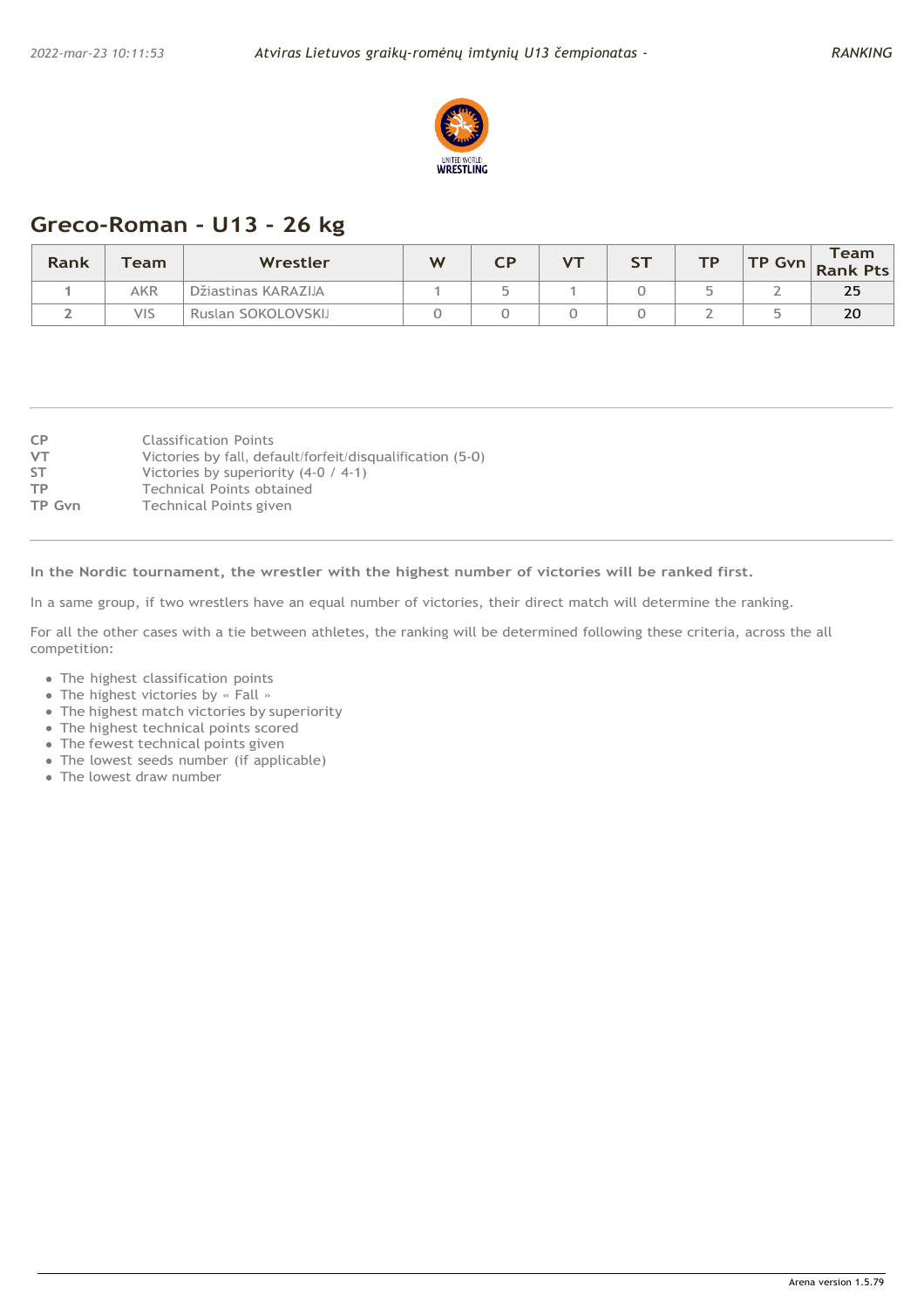

### **Greco-Roman - U13 - 29 kg**

| Rank | Team       | Wrestler               | W        | CP       | <b>VT</b> | <b>ST</b> | <b>TP</b> | $TP$ Gvn | <b>Team</b><br><b>Rank Pts</b> |
|------|------------|------------------------|----------|----------|-----------|-----------|-----------|----------|--------------------------------|
|      | <b>TAU</b> | Faustas BALŠAITIS      | 4        | 19       |           |           | 36        |          | 25                             |
|      | <b>KLP</b> | Ivan AGAFONOV          | っ        | 10       | ∍         |           | 12        | 21       | 20                             |
| 3    | <b>VLN</b> | <b>Pranas ZAICEVAS</b> |          | 14       | ∍         |           | 16        | 10       | 15                             |
| 4    | ŠLR        | Jonas EITUTIS          |          | 5        |           |           | 13        | 22       | 12                             |
| 5    | <b>VLN</b> | Kiril VARTANOV         | $\Omega$ | $\Omega$ |           |           | ц.        | 16       | $\overline{\phantom{0}}$       |
| 6    | <b>VIS</b> | Ilja KOROLIOV          | $\Omega$ | $\Omega$ |           |           | ∍         | 13       | $\Omega$                       |

| <b>CP</b> | <b>Classification Points</b>                              |
|-----------|-----------------------------------------------------------|
| <b>VT</b> | Victories by fall, default/forfeit/disqualification (5-0) |
| <b>ST</b> | Victories by superiority $(4-0 / 4-1)$                    |
| <b>TP</b> | Technical Points obtained                                 |
| TP Gvn    | Technical Points given                                    |

#### **In the Nordic tournament, the wrestler with the highest number of victories will be ranked first.**

In a same group, if two wrestlers have an equal number of victories, their direct match will determine the ranking.

- The highest classification points
- The highest victories by « Fall »
- The highest match victories by superiority
- The highest technical points scored
- The fewest technical points given
- The lowest seeds number (if applicable)
- The lowest draw number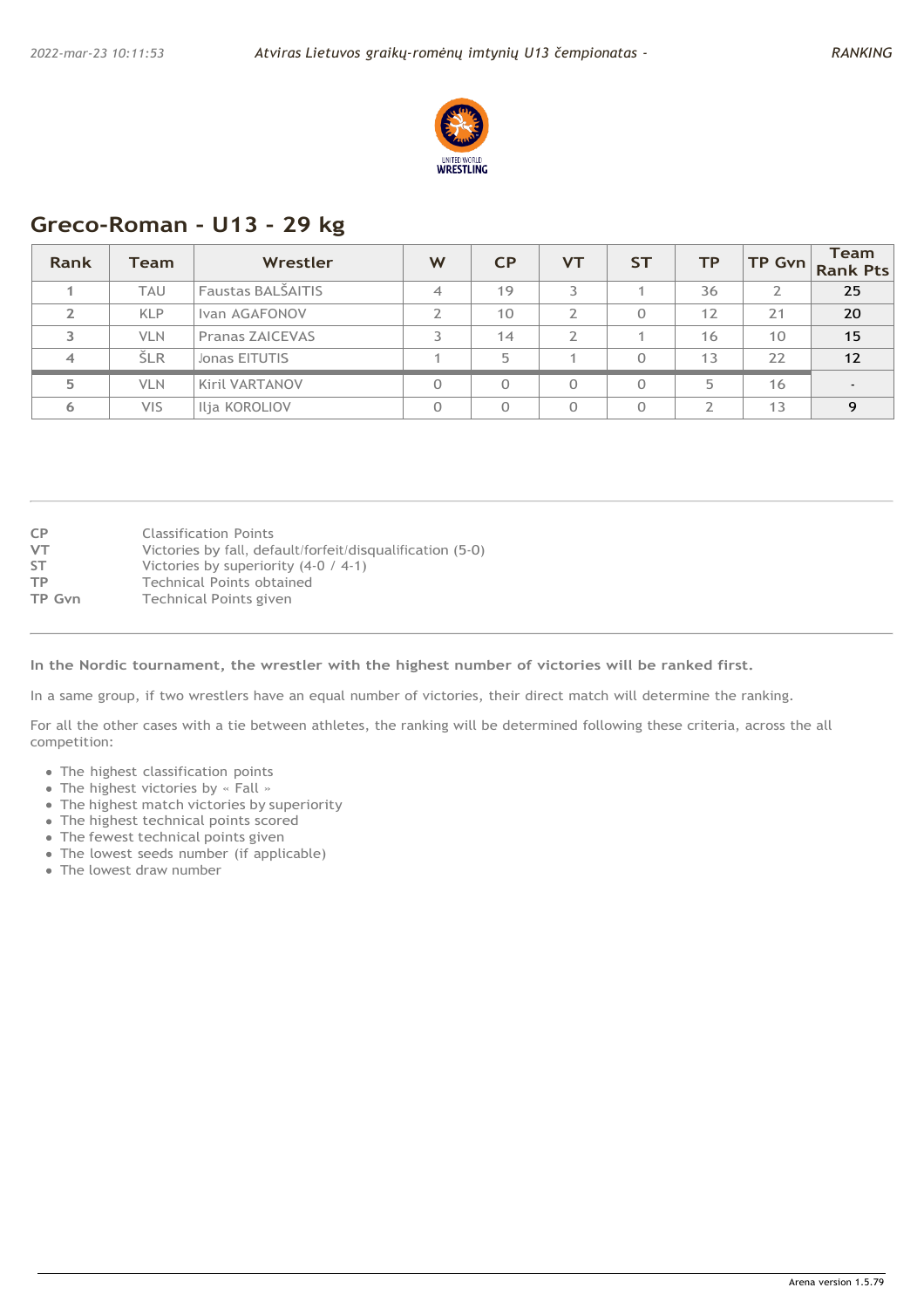

# **Greco-Roman - U13 - 32 kg**

| <b>Rank</b>    | <b>Team</b> | Wrestler               | CP              | <b>VT</b>      | <b>ST</b>      | <b>TP</b>      | <b>TP Gvn</b>  | <b>Team</b><br><b>Rank Pts</b> |
|----------------|-------------|------------------------|-----------------|----------------|----------------|----------------|----------------|--------------------------------|
| 1              | <b>PNV</b>  | Mykolas KAZĖNAS        | 16              | 1              | $\overline{2}$ | 42             | $\overline{2}$ | 25                             |
| $\overline{2}$ | <b>VIS</b>  | <b>Adrian SAZONKIN</b> | 15              | 3              | $\Omega$       | 16             | 11             | 20                             |
| 3              | <b>JON</b>  | Ainius POVILAUSKAS     | 15              | $\overline{2}$ | $\mathbf{1}$   | 31             | 19             | 15                             |
| 3              | <b>ANY</b>  | Ignas ŠEŠKAS           | 13              | $\overline{2}$ | $\Omega$       | 23             | 18             | 15                             |
| 5              | <b>MRJ</b>  | Dominykas TAMALIŪNAS   | 5               | 1              | $\Omega$       | $\overline{4}$ | 19             | 10                             |
| 5              | <b>VLN</b>  | Rafael HOVHANNISYAN    | 10 <sup>°</sup> | $\overline{2}$ | $\Omega$       | 10             | 9              | 10                             |
| $\overline{7}$ | TAU         | Astijus BARKAUSKAS     | $\overline{4}$  | $\Omega$       | $\mathbf{1}$   | 8              | 11             | 8                              |
| 8              | <b>TAU</b>  | Aironas SIRTAUTAS      | $\mathbf{1}$    | $\Omega$       | $\Omega$       | 6              | 14             |                                |
| 9              | <b>PNV</b>  | Aistis DAMBRAUSKAS     | 1               | $\Omega$       | $\Omega$       | 6              | 16             |                                |
| 10             | VIS.        | Michail LAPUŠKIN       | $\Omega$        | $\Omega$       | $\Omega$       | $\overline{2}$ | $\overline{2}$ | $\overline{\phantom{a}}$       |
| 11             | <b>TAU</b>  | Mangirdas MAČIULIS     | $\Omega$        | $\Omega$       | $\Omega$       | $\Omega$       | $\overline{4}$ |                                |
| 12             | <b>VIS</b>  | Len GERGEL             | $\Omega$        | $\Omega$       | $\Omega$       | $\Omega$       | 6              |                                |
| 13             | <b>VIS</b>  | Georgij LAPUŠKIN       | $\Omega$        | $\Omega$       | $\Omega$       | $\Omega$       | 8              | $\overline{\phantom{a}}$       |
| 14             | ŠIA-ŠLR     | Matas RUŠKUS           | $\Omega$        | $\Omega$       | $\Omega$       | $\Omega$       | 9              | $\Omega$                       |

| CP     | <b>Classification Points</b>                              |
|--------|-----------------------------------------------------------|
| VT     | Victories by fall, default/forfeit/disqualification (5-0) |
| SΤ     | Victories by superiority $(4-0 / 4-1)$                    |
| ТP     | Technical Points obtained                                 |
| TP Gvn | Technical Points given                                    |
|        |                                                           |

#### **From the 7th place, wrestlers of each category will be ranked depending on their classification points, retirement or forfeit, injury or disqualification.**

- The most victories by "Fall"
- The most match won by superiority
- The most technical points scored
- The fewest technical points given
- The lowest draw number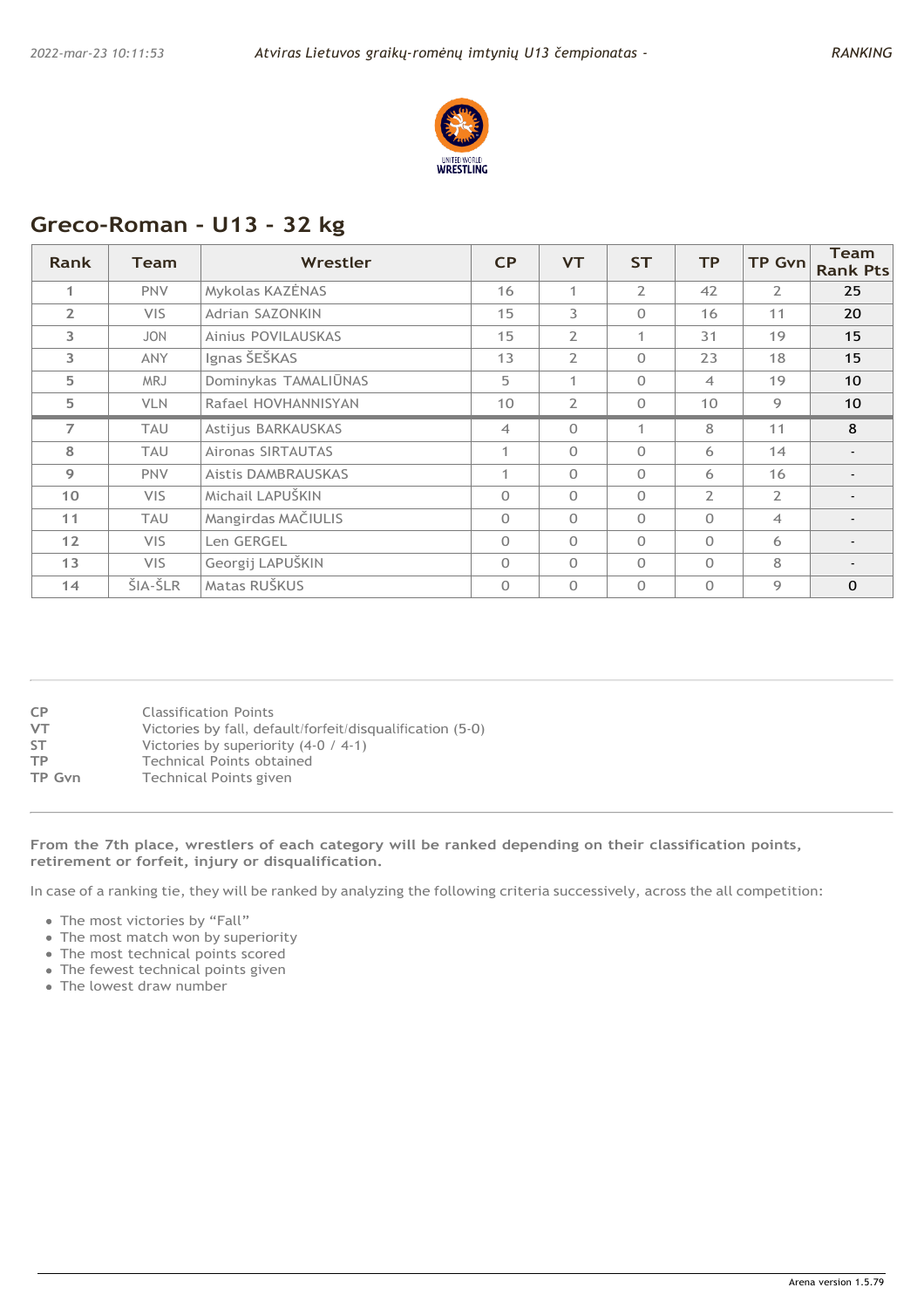

# **Greco-Roman - U13 - 35 kg**

| Rank           | Team       | Wrestler                | W              | CP       | <b>VT</b>                | <b>ST</b> | <b>TP</b> | TP Gvn   | <b>Team</b><br><b>Rank Pts</b> |
|----------------|------------|-------------------------|----------------|----------|--------------------------|-----------|-----------|----------|--------------------------------|
|                | <b>KLP</b> | Edvardas VOLKOVAS       | $\overline{4}$ | 18       | ∍                        |           | 24        | $\Omega$ | 25                             |
|                | <b>VLN</b> | Arentas STAKĖNAS        | $\overline{4}$ | 20       | $\overline{\mathcal{A}}$ | 0         | 18        | 8        | 20                             |
| 3              | <b>TAU</b> | Tajus PREIKŠAITIS       |                | 13       |                          | C.        | 19        | 10       | 15                             |
| $\overline{4}$ | <b>KLP</b> | Aronas BAITIS           |                | 5        |                          | 0         | 6         | 20       | $\overline{\phantom{a}}$       |
| 5              | <b>VLN</b> | Karolis KAŠKEVIČ        |                | 5        | $\Omega$                 | $\Omega$  | 4         | 14       | $\overline{\phantom{0}}$       |
| 6              | <b>VIS</b> | <b>Artiom NAGOVICIN</b> | $\Omega$       | $\Omega$ | $\Omega$                 | $\Omega$  | ∍         | 11       | $\mathbf Q$                    |
|                | ŠIA        | Markas MAZUREVIČIUS     | $\Omega$       | $\Omega$ | 0                        | 0         | $\Omega$  | 10       | 8                              |

| <b>CP</b> | <b>Classification Points</b>                              |
|-----------|-----------------------------------------------------------|
| VT        | Victories by fall, default/forfeit/disqualification (5-0) |
| <b>ST</b> | Victories by superiority $(4-0 / 4-1)$                    |
| ТP        | Technical Points obtained                                 |
| TP Gvn    | Technical Points given                                    |
|           |                                                           |

**In the Nordic tournament, the wrestler with the highest number of victories will be ranked first.**

In a same group, if two wrestlers have an equal number of victories, their direct match will determine the ranking.

- The highest classification points
- The highest victories by « Fall »
- The highest match victories by superiority
- The highest technical points scored
- The fewest technical points given
- The lowest seeds number (if applicable)
- The lowest draw number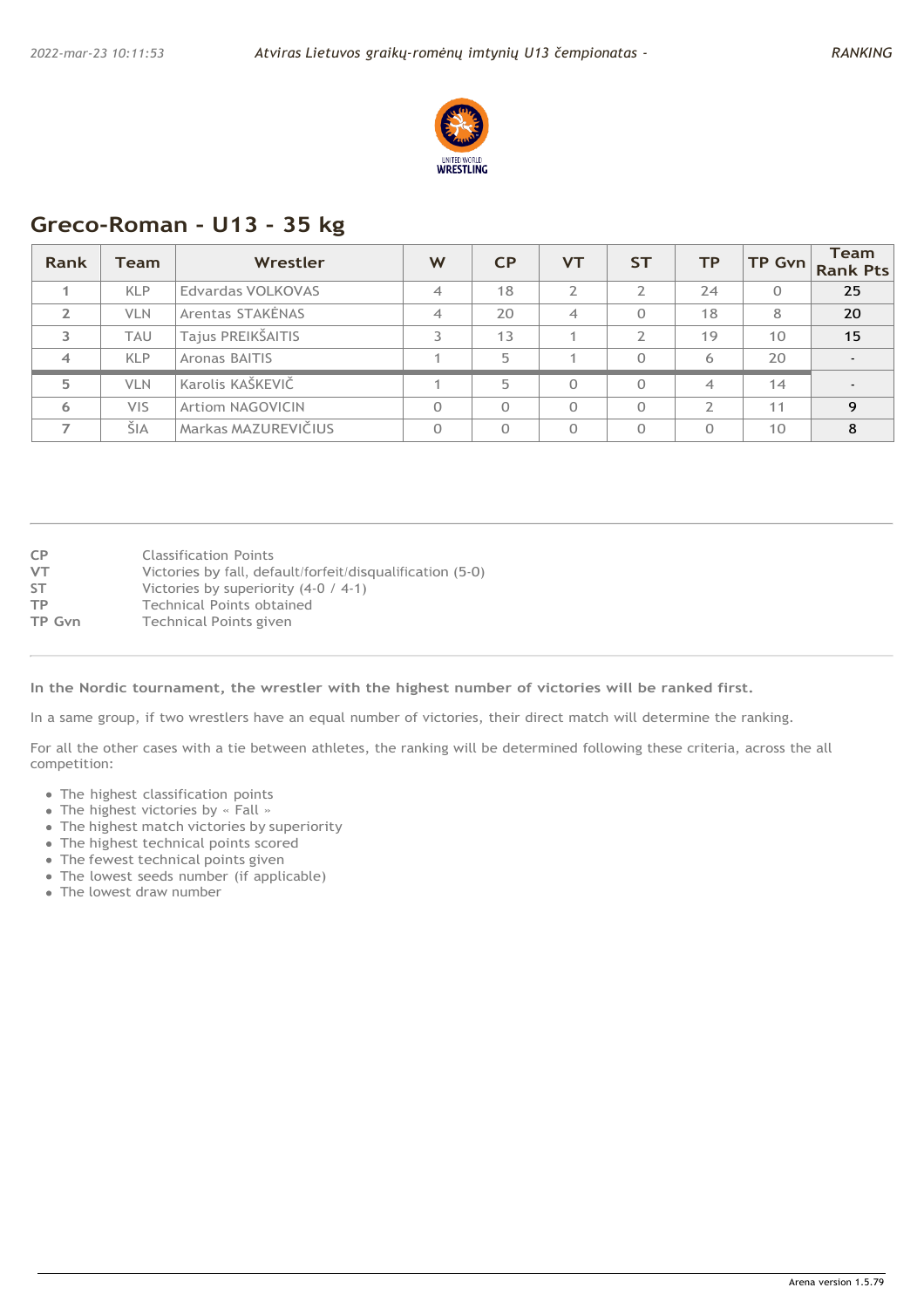

# **Greco-Roman - U13 - 38 kg**

| Rank           | <b>Team</b> | Wrestler                 | CP             | <b>VT</b>      | <b>ST</b>    | <b>TP</b>      | <b>TP Gvn</b>   | <b>Team</b><br><b>Rank Pts</b> |
|----------------|-------------|--------------------------|----------------|----------------|--------------|----------------|-----------------|--------------------------------|
| 1              | <b>ŠLR</b>  | Domantas MERKELIS        | 19             | 3              | 1            | 28             | 1               | 25                             |
| $\overline{2}$ | <b>KLP</b>  | <b>Vilius RASIUKAS</b>   | 14             | $\overline{2}$ | 1            | 12             | 8               | 20                             |
| 3              | <b>KLP</b>  | <b>Benas MOTIJAUSKAS</b> | 16             | 3              | $\Omega$     | 11             | 14              | $\overline{\phantom{a}}$       |
| 3              | ŠIA         | Domantas PALIUŠIS        | 15             | 3              | $\Omega$     | 12             | 6               | 15                             |
| 5              | <b>MRJ</b>  | Rytis LIUDVIKAUSKAS      | $\overline{4}$ | $\Omega$       | $\mathbf{1}$ | 8              | 8               | 10                             |
| 5              | <b>VLN</b>  | Orestas STAKĖNAS         | 5              | 1              | $\Omega$     | $\overline{2}$ | 8               | 10                             |
| $\overline{7}$ | <b>KAU</b>  | Milvidas MULERAVIČIUS    | 5              | 1              | $\Omega$     | 14             | $\overline{2}$  | 8                              |
| 8              | TAU         | Matas ŠVEIKAUSKAS        | 5              | 1              | $\Omega$     | $\overline{4}$ | 10              | 6                              |
| 9              | TAU         | Arijus BARKAUSKAS        | 3              | $\Omega$       | $\Omega$     | 9              | 9               | $\overline{\phantom{a}}$       |
| 10             | <b>VLN</b>  | Aleksandr PEŠKO          | 1              | $\Omega$       | $\Omega$     | $\overline{7}$ | 9               | $\overline{\phantom{a}}$       |
| 11             | <b>VLN</b>  | Aleksandras RAUKTYS      | $\Omega$       | $\Omega$       | $\Omega$     | $\overline{4}$ | $\overline{4}$  |                                |
| 12             | <b>VLN</b>  | Maksim GORELIK           | $\Omega$       | $\Omega$       | $\Omega$     | $\Omega$       | $\overline{4}$  | $\overline{\phantom{a}}$       |
| 13             | ŠLČ         | Emil BUZAREVIČ           | $\Omega$       | $\Omega$       | $\Omega$     | $\Omega$       | $\overline{4}$  | $\Omega$                       |
| 14             | <b>KAU</b>  | Andajus GEČAS            | $\Omega$       | $\Omega$       | $\Omega$     | $\Omega$       | 10 <sup>°</sup> |                                |
| 15             | <b>VLN</b>  | Rokas VITKOVSKIJ         | $\Omega$       | $\Omega$       | $\Omega$     | $\Omega$       | 14              |                                |

| <b>CP</b> | <b>Classification Points</b>                              |
|-----------|-----------------------------------------------------------|
| <b>VT</b> | Victories by fall, default/forfeit/disqualification (5-0) |
| ST        | Victories by superiority $(4-0 / 4-1)$                    |
| <b>TP</b> | Technical Points obtained                                 |
| TP Gvn    | Technical Points given                                    |
|           |                                                           |

**From the 7th place, wrestlers of each category will be ranked depending on their classification points, retirement or forfeit, injury or disqualification.**

- The most victories by "Fall"
- The most match won by superiority
- The most technical points scored
- The fewest technical points given
- The lowest draw number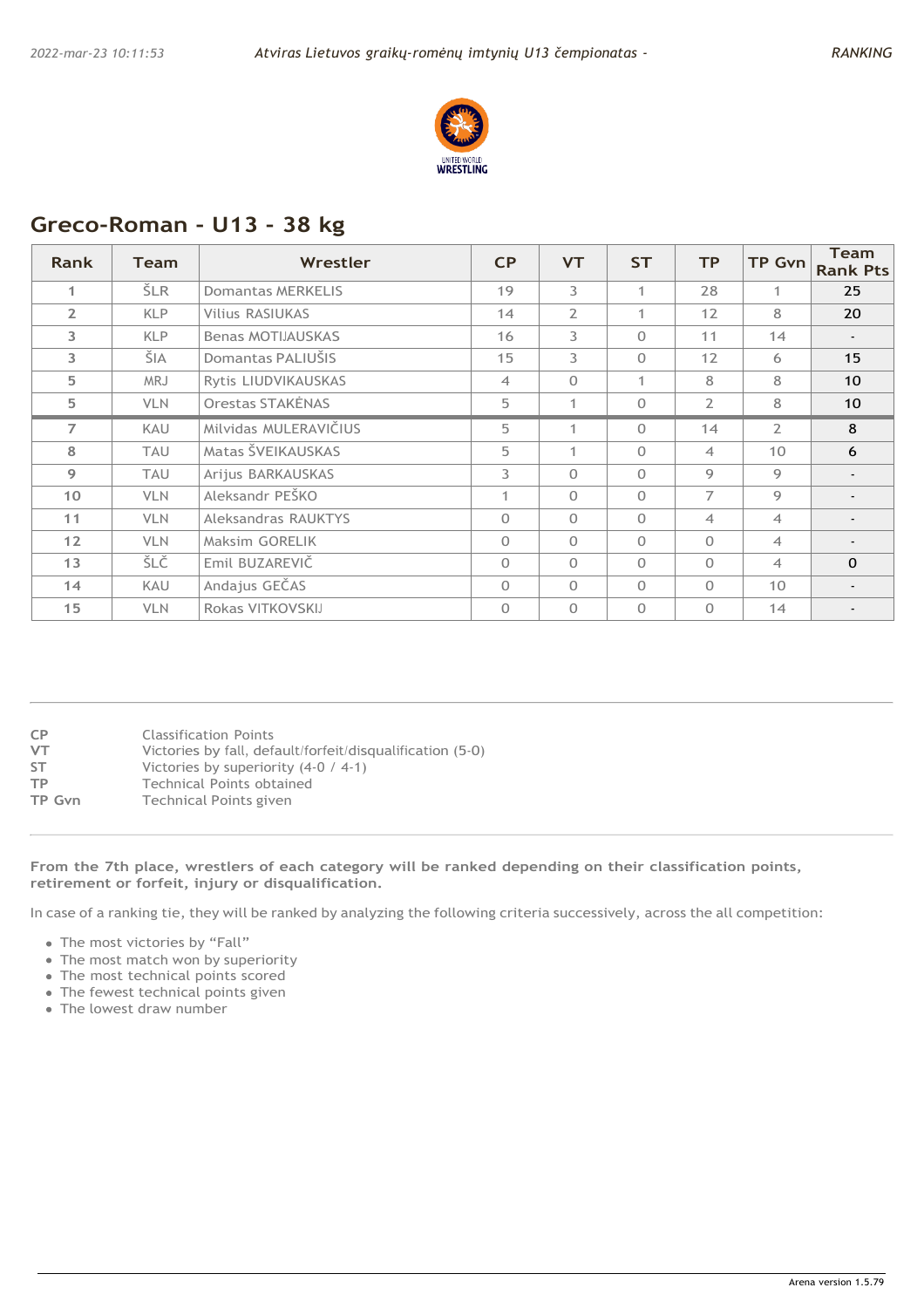

# **Greco-Roman - U13 - 41 kg**

| <b>Rank</b>     | <b>Team</b> | Wrestler                | CP       | <b>VT</b>      | <b>ST</b>      | <b>TP</b>      | <b>TP Gvn</b>  | <b>Team</b><br><b>Rank Pts</b> |
|-----------------|-------------|-------------------------|----------|----------------|----------------|----------------|----------------|--------------------------------|
| 1               | <b>PNV</b>  | Nojus KLIŠYS            | 16       | $\mathbf{1}$   | $\overline{2}$ | 43             | 9              | 25                             |
| $\overline{2}$  | ŠLČ         | <b>Leonard NOVICKIS</b> | 16       | 3              | $\Omega$       | 31             | 24             | 20                             |
| 3               | <b>ŠLR</b>  | Rosvaldas JOKUBAUSKAS   | 15       | $\overline{3}$ | $\Omega$       | 12             | 8              | 15                             |
| 3               | <b>VLN</b>  | Emil VALIUK             | 13       | $\overline{2}$ | $\Omega$       | 12             | 17             | 15                             |
| 5               | <b>TAU</b>  | Nedas VAIŠTARAS         | 9        | 1              | 1              | 14             | 11             | 10 <sup>°</sup>                |
| 5.              | <b>TAU</b>  | Kristupas MAČIULIS      | 6        | 1              | $\Omega$       | 14             | 22             |                                |
| $\overline{7}$  | ŠIA         | <b>Arnas BABRAUSKAS</b> | 5        | 1              | $\Omega$       | 10             | $\overline{2}$ | 8                              |
| 8               | ŠLR.        | Kajus SKRODENIS         | 5        | 1              | $\Omega$       | 6              | 14             | $\overline{\phantom{0}}$       |
| 9               | <b>PNV</b>  | <b>Arminas GARNYS</b>   | 5        | 1              | $\Omega$       | 5              | $\overline{4}$ | $\overline{\phantom{0}}$       |
| 10 <sup>°</sup> | VIS.        | <b>Tomas IGNATJEVAS</b> | 5        | 1              | $\Omega$       | 5              | 14             | $\overline{2}$                 |
| 11              | <b>PNV</b>  | Tajus GRIGALIŪNAS       | $\Omega$ | $\Omega$       | $\Omega$       | $\overline{4}$ | 3              | $\overline{\phantom{a}}$       |
| 12              | <b>KAU</b>  | Martynas KAUBURYS       | $\Omega$ | $\Omega$       | $\Omega$       | $\overline{4}$ | $\overline{A}$ | $\Omega$                       |
| 13              | ŠLČ         | Šarūnas GULKOVAS        | $\Omega$ | $\Omega$       | $\Omega$       | $\Omega$       | $\overline{4}$ | $\overline{\phantom{a}}$       |
| 14              | <b>ANY</b>  | Nojus STUKAS            | $\Omega$ | $\Omega$       | $\Omega$       | $\Omega$       | 5              | $\Omega$                       |
| 15              | <b>VLR</b>  | Ernestas MAKAREVIČ      | $\Omega$ | $\Omega$       | $\Omega$       | $\Omega$       | 5              | $\Omega$                       |
| 16              | <b>VLN</b>  | Danielius ŽEIMO         | $\Omega$ | $\Omega$       | $\Omega$       | $\Omega$       | 6              | $\blacksquare$                 |
| 17              | <b>KLP</b>  | Giedrius IGONINAS       | $\Omega$ | $\Omega$       | $\Omega$       | $\Omega$       | 8              | $\Omega$                       |

| CP     | <b>Classification Points</b>                              |
|--------|-----------------------------------------------------------|
| VT     | Victories by fall, default/forfeit/disqualification (5-0) |
| ST     | Victories by superiority $(4-0 / 4-1)$                    |
| ТP     | Technical Points obtained                                 |
| TP Gvn | Technical Points given                                    |
|        |                                                           |
|        |                                                           |

#### **From the 7th place, wrestlers of each category will be ranked depending on their classification points, retirement or forfeit, injury or disqualification.**

- The most victories by "Fall"
- The most match won by superiority
- The most technical points scored
- The fewest technical points given
- The lowest draw number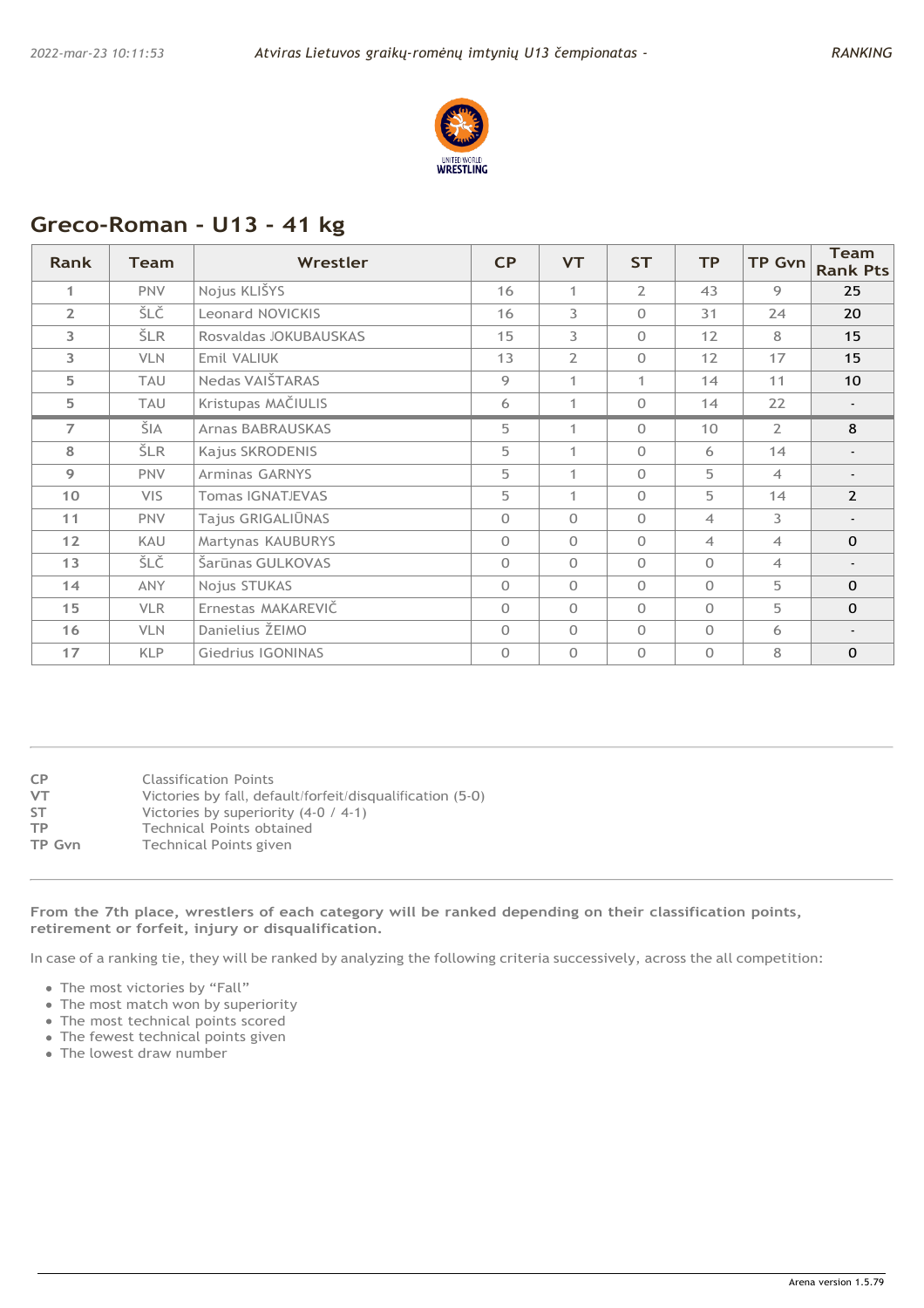

# **Greco-Roman - U13 - 44 kg**

| Rank           | <b>Team</b> | Wrestler              | CP             | <b>VT</b>      | <b>ST</b> | <b>TP</b>       | <b>TP Gvn</b>  | <b>Team</b><br><b>Rank Pts</b> |
|----------------|-------------|-----------------------|----------------|----------------|-----------|-----------------|----------------|--------------------------------|
|                | <b>VLN</b>  | Mantas BALTUŠKONIS    | 11             |                | $\Omega$  | 16              | 12             | 25                             |
| $\overline{2}$ | <b>VIS</b>  | Lukas ŽUKAUSKAS       | 11             | $\overline{2}$ | $\Omega$  | 20              | 8              | 20                             |
| $\overline{3}$ | <b>KLP</b>  | Danielius ŠEŠKEVIČIUS | 11             | $\overline{2}$ | 0         | 12              | 12             | 15                             |
| 3              | <b>JON</b>  | Armandas KULEVIČIUS   | 10             | $\overline{2}$ | $\Omega$  | 12              | 8              | 15                             |
| 5              | <b>TAU</b>  | Aidas VOLYNKO         | $\Omega$       | $\Omega$       | $\Omega$  | $\overline{4}$  | 8              | 10                             |
| 5              | <b>ANY</b>  | Sergėjus BRIDŽINSKAS  | 0              | $\Omega$       | 0         | $\Omega$        | 12             | 10 <sup>°</sup>                |
| $\overline{7}$ | <b>ANY</b>  | Erikas VELENIUS       | 5              | 4              | $\Omega$  | 12              | $\overline{4}$ | $\blacksquare$                 |
| 8              | <b>UKR</b>  | Zakharii IZOTIN       | $\overline{4}$ | $\Omega$       |           | 10 <sup>°</sup> | 6              | 6                              |
| 9              | <b>MRJ</b>  | Evaldas GUSTAITIS     | $\Omega$       | $\Omega$       | $\Omega$  | $\mathcal{L}$   | 10             | $\overline{4}$                 |
| 10             | <b>VLN</b>  | Markas KRUKOVSKI      | $\Omega$       | $\Omega$       | $\Omega$  | $\Omega$        | 8              | $\overline{\phantom{a}}$       |

| <b>CP</b> | <b>Classification Points</b>                      |
|-----------|---------------------------------------------------|
| $V$ T     | Victories by fall default/forfeit/disqualificatio |

- **VT** Victories by fall, default/forfeit/disqualification (5-0)<br>**ST** Victories by superiority (4-0 / 4-1)
- **ST** Victories by superiority (4-0 / 4-1)<br> **TP** Technical Points obtained
- **TP** Technical Points obtained<br> **TP** Gvn Technical Points given
- **Technical Points given**

**From the 7th place, wrestlers of each category will be ranked depending on their classification points, retirement or forfeit, injury or disqualification.**

- The most victories by "Fall"
- The most match won by superiority
- The most technical points scored
- The fewest technical points given
- The lowest draw number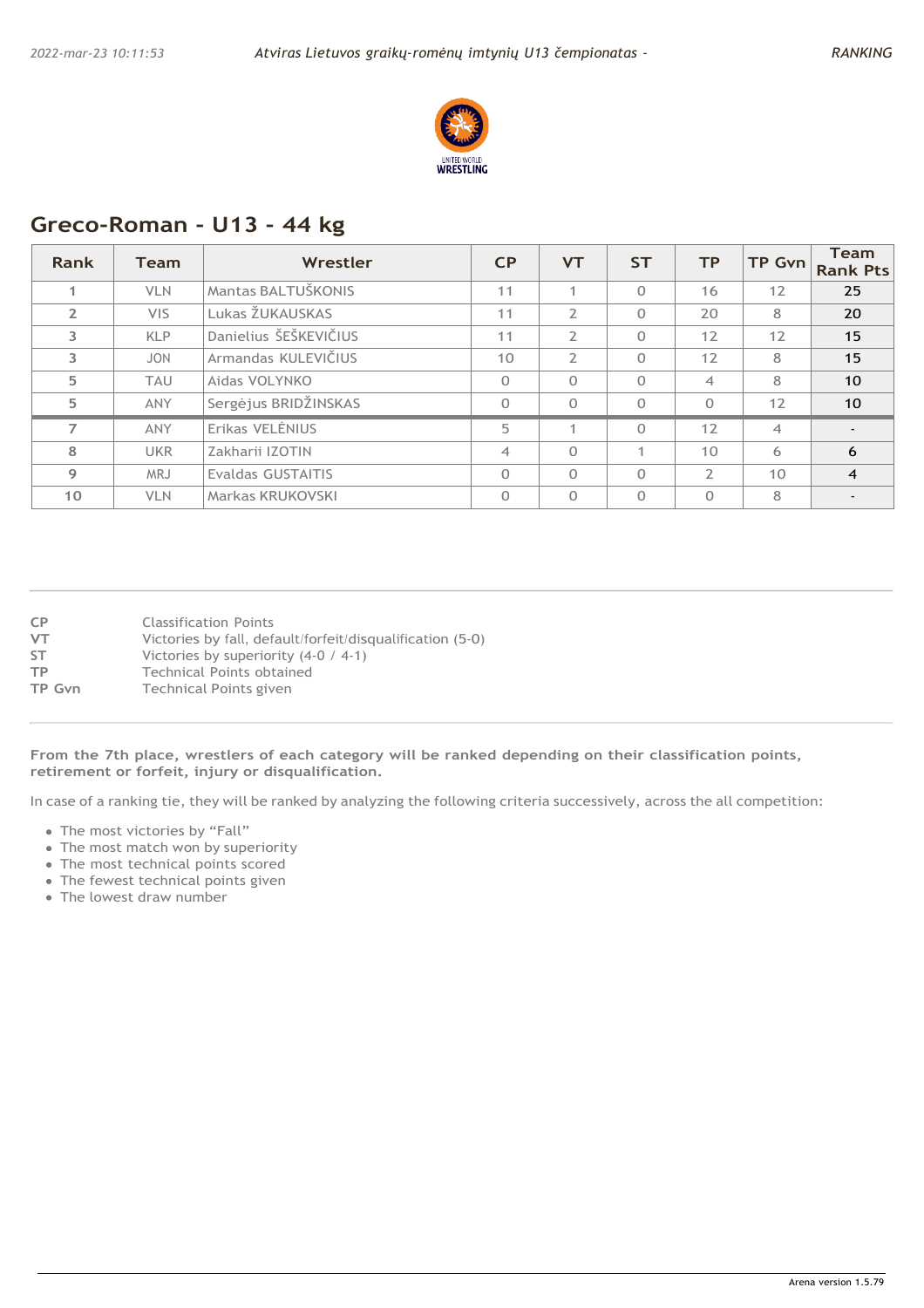

# **Greco-Roman - U13 - 47 kg**

| Rank           | <b>Team</b> | Wrestler            | W                        | CP       | <b>VT</b> | <b>ST</b> | <b>TP</b>                | TP Gvn | <b>Team</b><br><b>Rank Pts</b> |
|----------------|-------------|---------------------|--------------------------|----------|-----------|-----------|--------------------------|--------|--------------------------------|
|                | <b>PNV</b>  | Vakaris ŠAKĖNAS     | 4                        | 18       |           | 0         | 25                       |        | 25                             |
| $\overline{2}$ | <b>UKR</b>  | Oleksii CHEMSHYT    | 4                        | 18       |           | 0         | 25                       | 10     | 20                             |
| 3              | <b>PNV</b>  | Nikita SMIRNOVAS    | $\overline{\phantom{a}}$ | 10       | C         | 0         | 15                       | 19     | $\sim$                         |
| $\overline{4}$ | <b>VLR</b>  | Linas LAVRINOVIČIUS | $\overline{2}$           | 12       | C.        | 0         | 21                       | 19     | 12                             |
| 5              | <b>MRJ</b>  | Domas KEREVIČIUS    |                          | 5        |           | $\Omega$  | 4                        | 18     | 10                             |
| 6              | <b>JON</b>  | Dominykas BALIŪNAS  | $\Omega$                 | $\Omega$ | $\Omega$  | $\Omega$  | $\overline{\mathcal{A}}$ | 18     | $\mathbf Q$                    |
|                | ŠIA         | Nojus GRADECKAS     | $\Omega$                 | $\Omega$ | $\Omega$  | $\Omega$  | $\Omega$                 | 8      | 8                              |

| <b>CP</b> | <b>Classification Points</b>                              |
|-----------|-----------------------------------------------------------|
| VT        | Victories by fall, default/forfeit/disqualification (5-0) |
| <b>ST</b> | Victories by superiority $(4-0 / 4-1)$                    |
| ТP        | Technical Points obtained                                 |
| TP Gvn    | Technical Points given                                    |
|           |                                                           |

**In the Nordic tournament, the wrestler with the highest number of victories will be ranked first.**

In a same group, if two wrestlers have an equal number of victories, their direct match will determine the ranking.

- The highest classification points
- The highest victories by « Fall »
- The highest match victories by superiority
- The highest technical points scored
- The fewest technical points given
- The lowest seeds number (if applicable)
- The lowest draw number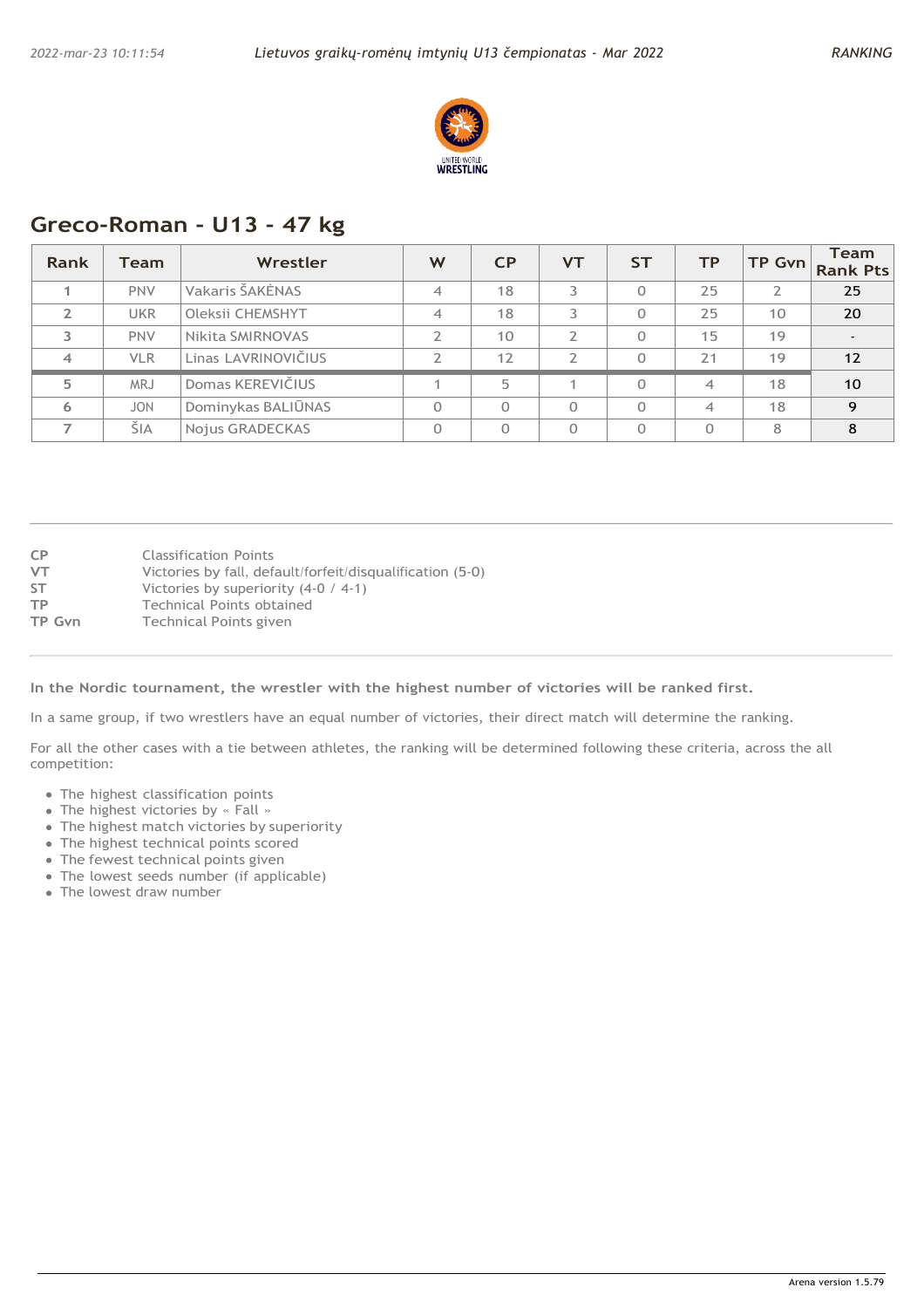

# **Greco-Roman - U13 - 50 kg**

| <b>Rank</b>    | <b>Team</b> | Wrestler                  | CP             | <b>VT</b>      | <b>ST</b>      | <b>TP</b> | <b>TP Gvn</b>  | <b>Team</b><br><b>Rank Pts</b> |
|----------------|-------------|---------------------------|----------------|----------------|----------------|-----------|----------------|--------------------------------|
| 1              | <b>KAU</b>  | Ronaldas POGOŽELSKIS      | 17             |                | 3              | 34        | 1              | 25                             |
| $\overline{2}$ | <b>JON</b>  | Domas ABROMAVIČIUS        | 14             |                | $\overline{2}$ | 29        | 20             | 20                             |
| 3              | VIS.        | Tomas ŽUKAUSKAS           | 10             | $\overline{2}$ | $\Omega$       | 11        | 8              | 15                             |
| 3              | <b>ANY</b>  | Mangirdas BRAŽDŽIŪNAS     | 10             | $\overline{2}$ | $\Omega$       | 24        | 17             | 15                             |
| 5              | ŠIA-ŠLR     | Vėjas BAČKYS              | $\overline{4}$ | $\Omega$       |                | 8         | 11             | 10                             |
| 5              | <b>PNV</b>  | <b>Markas JURYS</b>       | 5              |                | $\Omega$       | 9         | 20             | 10                             |
| $\overline{ }$ | <b>VLR</b>  | <b>Augustas BRAZAITIS</b> | 5              | 4              | $\Omega$       | 8         | $\overline{4}$ | 8                              |
| 8              | <b>VLN</b>  | Dominyk KREPŠTUL          | $\Omega$       | $\Omega$       | $\Omega$       | $\Omega$  | 6              | 6                              |
| 9              | <b>VLR</b>  | Erikas MITIULIS           | $\Omega$       | $\Omega$       | $\Omega$       | $\Omega$  | 8              | $\overline{\phantom{a}}$       |
| 10             | <b>PNV</b>  | Kajus STRAVINSKAS         | $\Omega$       | $\Omega$       | $\Omega$       | $\Omega$  | 12             | $\overline{\phantom{a}}$       |
| 11             | <b>VIS</b>  | Albert KROT               | $\Omega$       | $\Omega$       | $\Omega$       | $\Omega$  | 16             |                                |

| <b>CP</b> | <b>Classification Points</b>                              |
|-----------|-----------------------------------------------------------|
| <b>VT</b> | Victories by fall, default/forfeit/disqualification (5-0) |
| <b>ST</b> | Victories by superiority $(4-0 / 4-1)$                    |
| ТP        | Technical Points obtained                                 |
| TP Gvn    | Technical Points given                                    |

**From the 7th place, wrestlers of each category will be ranked depending on their classification points, retirement or forfeit, injury or disqualification.**

- The most victories by "Fall"
- The most match won by superiority
- The most technical points scored
- The fewest technical points given
- The lowest draw number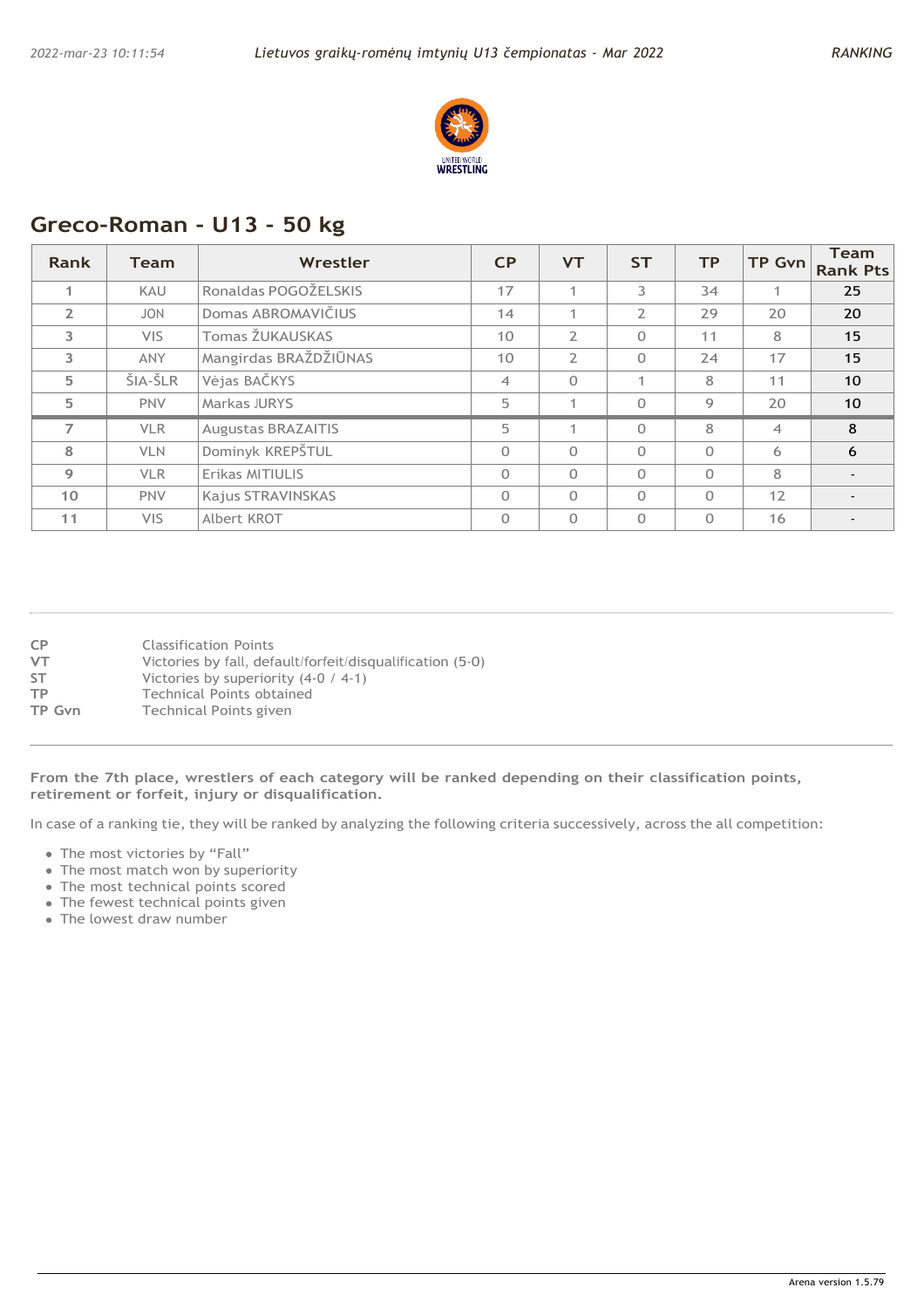

# **Greco-Roman - U13 - 54 kg**

| <b>Rank</b>    | <b>Team</b> | Wrestler                 | C <sub>P</sub> | <b>VT</b>      | <b>ST</b> | <b>TP</b>      | <b>TP Gvn</b>  | <b>Team</b><br><b>Rank Pts</b> |
|----------------|-------------|--------------------------|----------------|----------------|-----------|----------------|----------------|--------------------------------|
| 1.             | KAU         | Ričardas TAUJANSKIS      | 17             | 4              | 3         | 32             | $\Omega$       | 25                             |
| $\overline{2}$ | <b>PNV</b>  | Matas LADYGA             | 8              |                | $\Omega$  | 19             | 14             | 20                             |
| 3              | <b>VLN</b>  | Deinor TARAŠKEVIČ        | 9              |                |           | 16             | 12             | 15                             |
| 3              | <b>VLN</b>  | <b>Vytautas RAUDONIS</b> | 9              |                |           | 16             | 14             | $\blacksquare$                 |
| 5              | ŠIA         | <b>Vilius BYTAUTAS</b>   | 5              | $\overline{A}$ | $\Omega$  | $\overline{4}$ | 13             | 10                             |
| 5              | <b>VLN</b>  | Ermin TARAŠKEVIČ         | 6              |                | $\Omega$  | 12             | 15             | $\overline{\phantom{a}}$       |
| $\overline{7}$ | <b>JON</b>  | Armandas NUMSEDIS        | 5              | $\mathbf{1}$   | $\Omega$  | 5              | 8              | 8                              |
| 8              | <b>KLP</b>  | Arminas VALAVIČIUS       | 1              | $\Omega$       | $\Omega$  | 3              | 20             | 6                              |
| 9              | <b>JON</b>  | Einartas KAZLAUSKAS      | $\Omega$       | $\Omega$       | $\Omega$  | $\overline{2}$ | $\overline{4}$ | $\overline{\phantom{a}}$       |
| 10             | ŠIA         | <b>Gustas PETRAUSKAS</b> | $\Omega$       | $\Omega$       | $\Omega$  | $\Omega$       | $\overline{4}$ | $\overline{\phantom{a}}$       |
| 11             | <b>VLN</b>  | Ilja NOSOV               | $\Omega$       | $\Omega$       | $\Omega$  | $\Omega$       | 5              |                                |

| CP        | <b>Classification Points</b>                              |
|-----------|-----------------------------------------------------------|
| VT        | Victories by fall, default/forfeit/disqualification (5-0) |
| <b>ST</b> | Victories by superiority $(4-0 / 4-1)$                    |
| ТP        | Technical Points obtained                                 |
| TP Gvn    | Technical Points given                                    |

**From the 7th place, wrestlers of each category will be ranked depending on their classification points, retirement or forfeit, injury or disqualification.**

- The most victories by "Fall"
- The most match won by superiority
- The most technical points scored
- The fewest technical points given
- The lowest draw number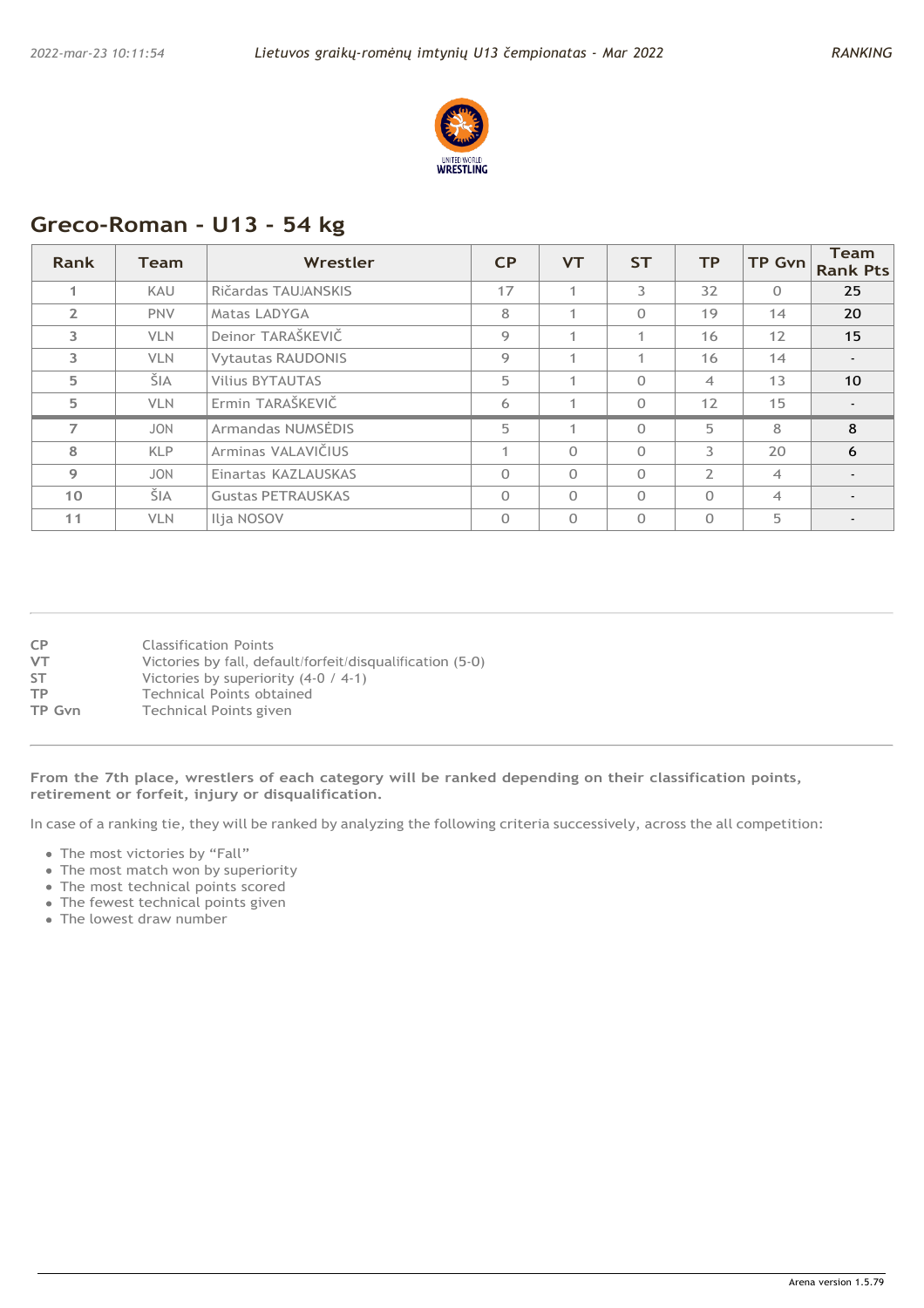

### **Greco-Roman - U13 - 58 kg**

| Rank | Team       | Wrestler              | W | <b>CP</b> | VT | ST | ТP | TP Gvn | <b>Team</b><br><b>Rank Pts</b> |
|------|------------|-----------------------|---|-----------|----|----|----|--------|--------------------------------|
|      | <b>MRJ</b> | Kernius KURMELEVIČIUS | 4 | 19        |    |    | 19 |        | 25                             |
|      | <b>VIS</b> | Nikita STACEVIČ       |   | 12        |    |    | 77 | 10     | 20                             |
|      | <b>VLR</b> | Gabriel BORDOVSKIJ    |   | 10        |    |    | 6  | 14     | 15                             |
|      | KAU        | Lukas JANUŠKEVIČIUS   |   | 5         |    |    | 10 | 15     | 12                             |
| 5    | ŠIA        | Ažuolas BILENAS       |   | $\Omega$  |    |    |    | 13     | 10                             |
| 6    | TAU        | Rokas ŠVEIKAUSKIS     |   |           |    |    |    | 12     |                                |

| <b>CP</b> | <b>Classification Points</b>                              |
|-----------|-----------------------------------------------------------|
| <b>VT</b> | Victories by fall, default/forfeit/disqualification (5-0) |
| <b>ST</b> | Victories by superiority $(4-0 / 4-1)$                    |
| TP        | Technical Points obtained                                 |
| TP Gvn    | Technical Points given                                    |

#### **In the Nordic tournament, the wrestler with the highest number of victories will be ranked first.**

In a same group, if two wrestlers have an equal number of victories, their direct match will determine the ranking.

- The highest classification points
- The highest victories by « Fall »
- The highest match victories by superiority
- The highest technical points scored
- The fewest technical points given
- The lowest seeds number (if applicable)
- The lowest draw number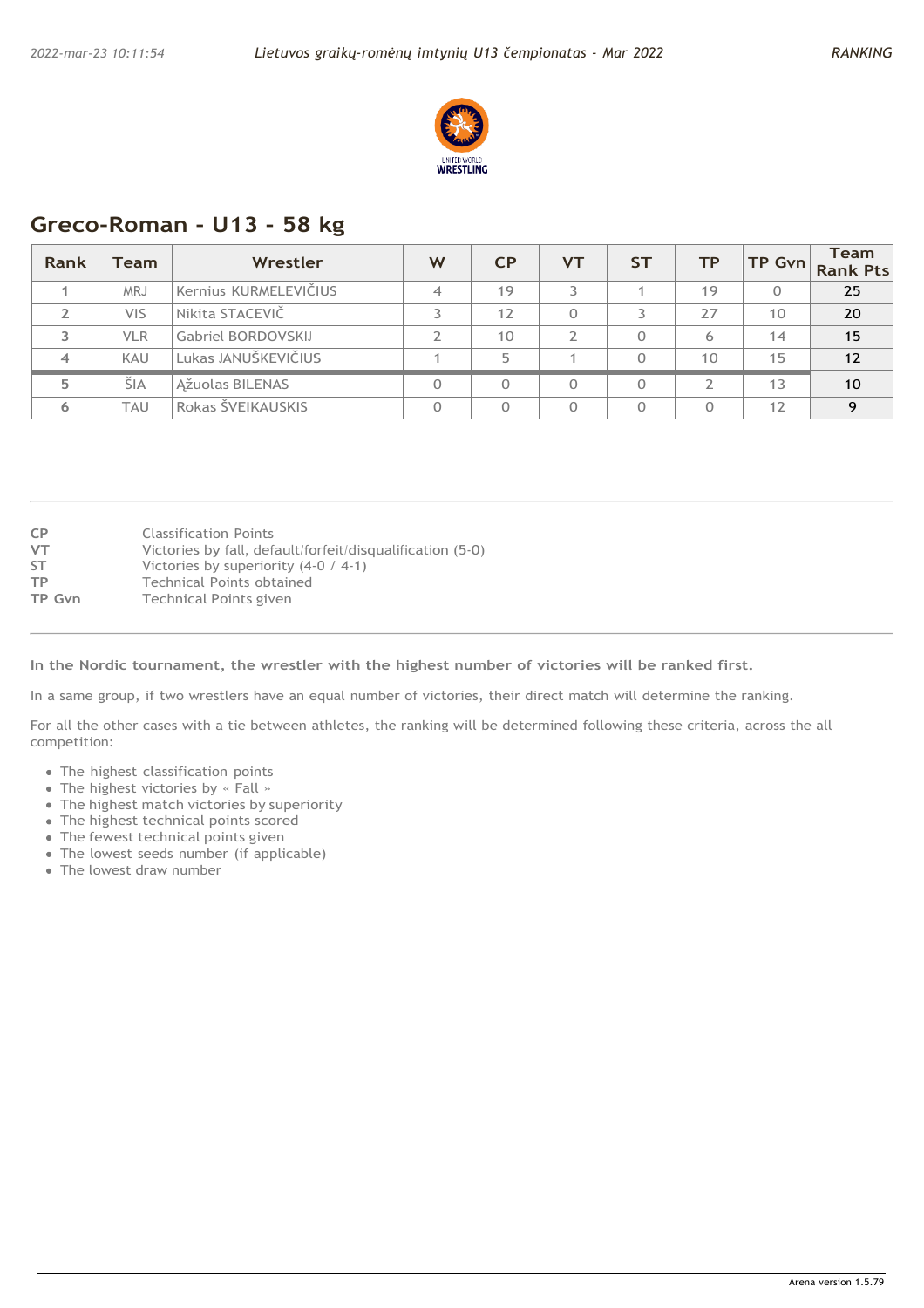

# **Greco-Roman - U13 - 62 kg**

| Rank | Team       | Wrestler                 | W | <b>CP</b> | <b>VT</b> | <b>ST</b> | ТP | $TP$ Gvn | <b>Team</b><br><b>Rank Pts</b> |
|------|------------|--------------------------|---|-----------|-----------|-----------|----|----------|--------------------------------|
|      | <b>PNV</b> | <b>Julius MARTINONIS</b> |   | 14        |           |           | 20 |          | 25                             |
|      | <b>VLN</b> | Mažvydas EŽERSKIS        |   | 8         |           |           | 18 | 16       | 20                             |
|      | MRJ        | Tadas ABROMAVIČIUS       |   | 6         |           |           | 14 | 22       | 15                             |
|      | <b>VLN</b> | l Nikita GORELIK         |   |           |           |           |    | 16       | $\overline{\phantom{a}}$       |

| <b>CP</b><br><b>VT</b><br><b>ST</b> | <b>Classification Points</b><br>Victories by fall, default/forfeit/disqualification (5-0)<br>Victories by superiority $(4-0 / 4-1)$ |
|-------------------------------------|-------------------------------------------------------------------------------------------------------------------------------------|
| <b>TP</b>                           | Technical Points obtained                                                                                                           |
| TP Gvn                              | Technical Points given                                                                                                              |

**In the Nordic tournament, the wrestler with the highest number of victories will be ranked first.**

In a same group, if two wrestlers have an equal number of victories, their direct match will determine the ranking.

- The highest classification points
- The highest victories by « Fall »
- The highest match victories by superiority
- The highest technical points scored
- The fewest technical points given
- The lowest seeds number (if applicable)
- The lowest draw number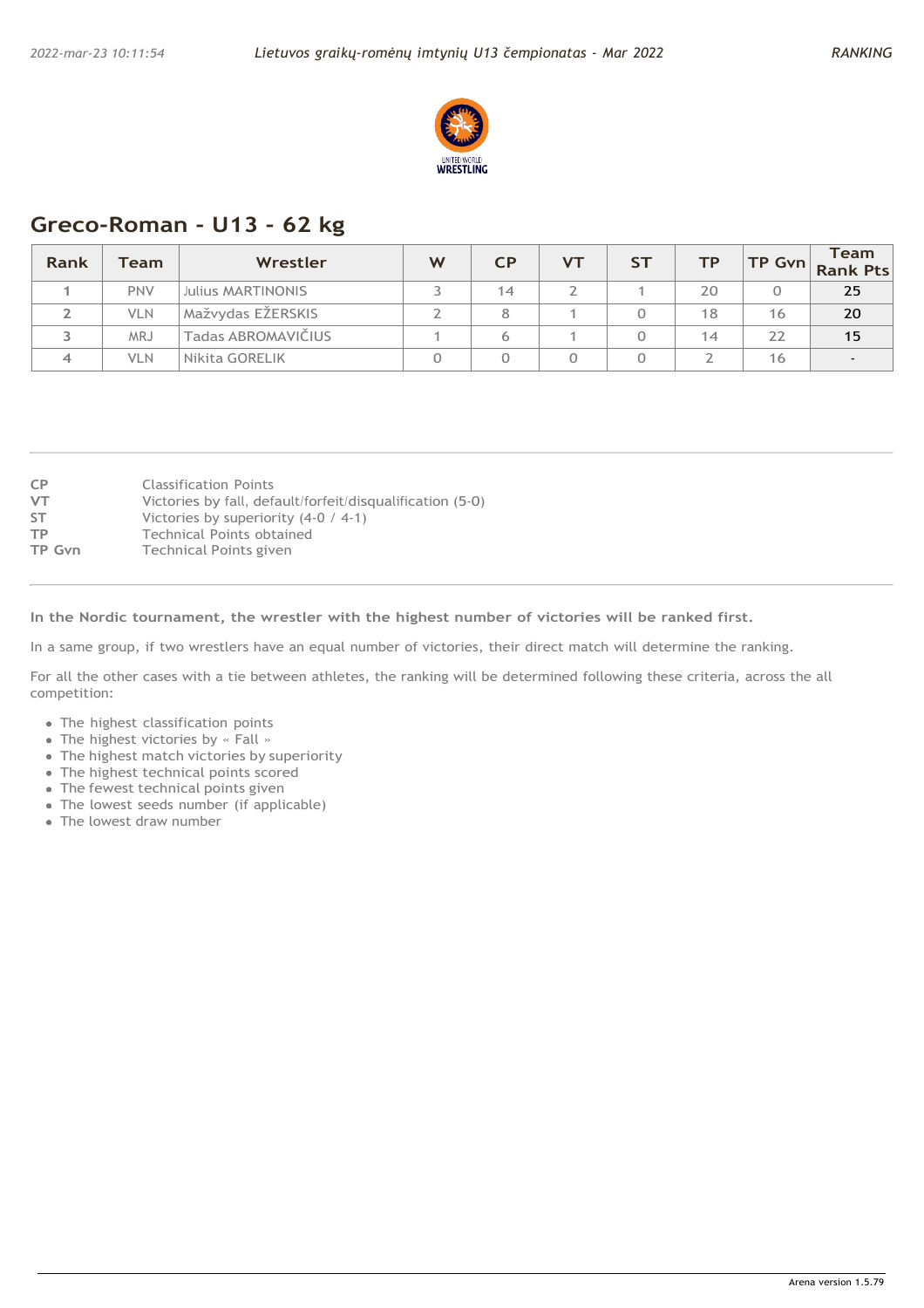

# **Greco-Roman - U13 - 66 kg**

| Rank | $\tau$ eam $\Gamma$ | Wrestler             | W | СP                       | $V$ T | cт<br>ັ | тp | <b>Team</b><br>TP Gvn Rank Pts |
|------|---------------------|----------------------|---|--------------------------|-------|---------|----|--------------------------------|
|      | <b>JON</b>          | Ignas ŽABARAUSKAS    |   | 10                       |       |         |    | 25                             |
|      | <b>PNV</b>          | Rokas ZIGMANTAVIČIUS |   | $\overline{\phantom{a}}$ |       |         |    | 20                             |
|      | VLN                 | Kiril GOMAZKOV       |   |                          |       |         |    | 15                             |

| <b>CP</b> | <b>Classification Points</b>                              |
|-----------|-----------------------------------------------------------|
| VT        | Victories by fall, default/forfeit/disqualification (5-0) |
| <b>ST</b> | Victories by superiority $(4-0 / 4-1)$                    |
| ТP        | Technical Points obtained                                 |
| TP Gvn    | Technical Points given                                    |
|           |                                                           |

**In the Nordic tournament, the wrestler with the highest number of victories will be ranked first.**

In a same group, if two wrestlers have an equal number of victories, their direct match will determine the ranking.

- The highest classification points
- The highest victories by « Fall »
- The highest match victories by superiority
- The highest technical points scored
- The fewest technical points given
- The lowest seeds number (if applicable)
- The lowest draw number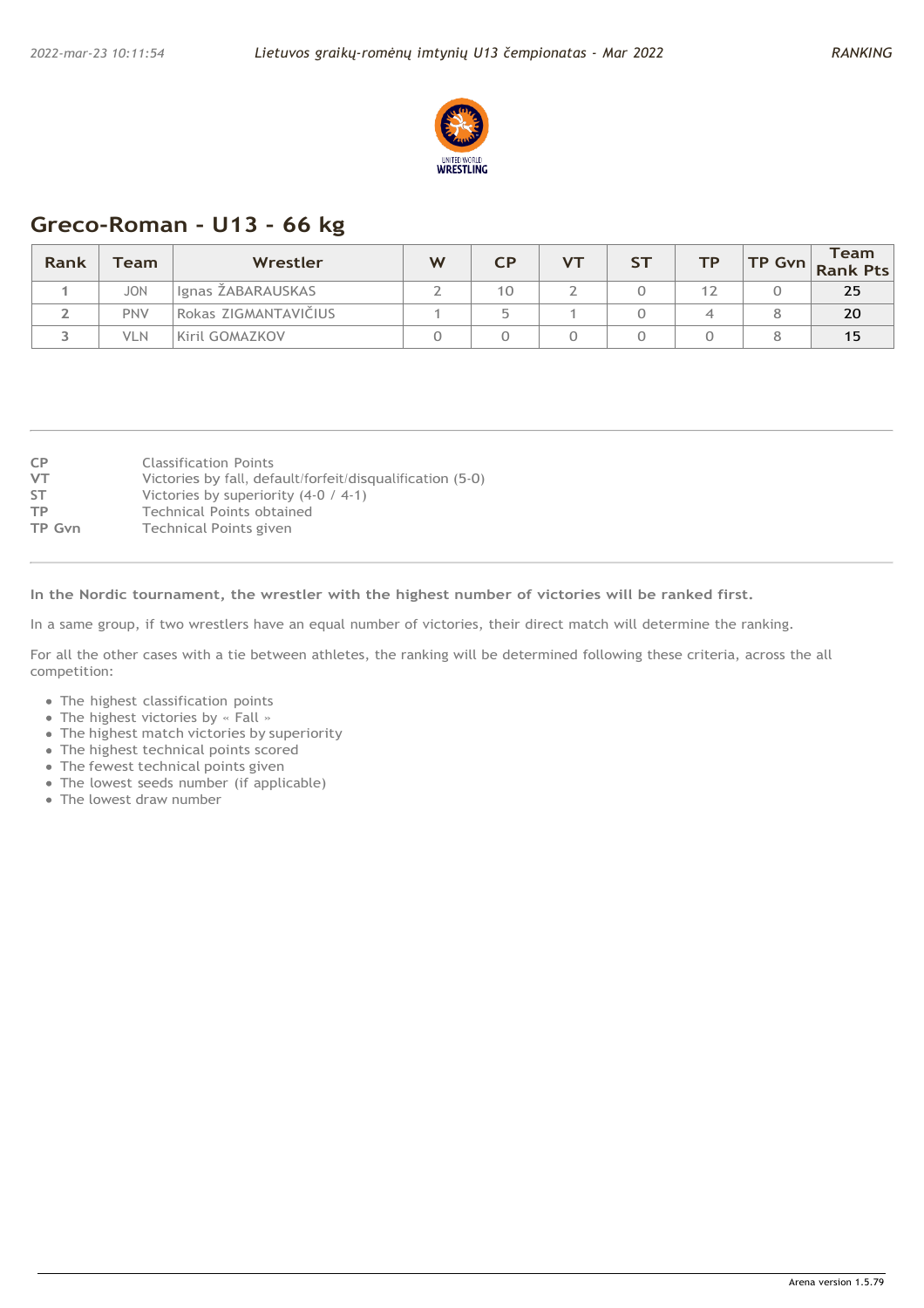

# **Greco-Roman - U13 - 73 kg**

| <b>Rank</b>    | <b>Team</b> | Wrestler                | W              | CP       | <b>VT</b> | <b>ST</b> | <b>TP</b> | TP Gvn         | <b>Team</b><br><b>Rank Pts</b> |
|----------------|-------------|-------------------------|----------------|----------|-----------|-----------|-----------|----------------|--------------------------------|
|                | ŠIA-ŠLR     | Benediktas BUBELEVIČIUS | $\overline{4}$ | 19       | 3.        |           | 26        | $\overline{4}$ | 25                             |
| $\overline{2}$ | <b>ANY</b>  | Kajus KUPČINSKAS        | $\overline{4}$ | 20       | 4         | Ω         | 28        | 18             | 20                             |
| 3              | <b>VLR</b>  | Severinas KAZAKEVIČ     | 3              | 15       | 3         | 0         | 14        | 14             | 15                             |
| $\overline{4}$ | ŠIA         | Ilja BUNČEJEVAS         |                | 3        | 0         | $\Omega$  | 8         | 12             | 12                             |
| 5              | <b>ANY</b>  | Alvaras JANOVIČIUS      |                | 3        | $\Omega$  | 0         | Q         | 13             |                                |
| 6              | <b>PNV</b>  | <b>Marius MACYS</b>     | $\Omega$       |          | $\Omega$  | $\Omega$  |           | 13             | 9                              |
|                | <b>VLN</b>  | Aurimas ŽUKAS           | $\Omega$       | $\Omega$ | $\Omega$  | $\Omega$  |           | 12             | 8                              |

| <b>CP</b> | <b>Classification Points</b>                              |
|-----------|-----------------------------------------------------------|
| VT        | Victories by fall, default/forfeit/disqualification (5-0) |
| <b>ST</b> | Victories by superiority $(4-0 / 4-1)$                    |
| ТP        | Technical Points obtained                                 |
| TP Gvn    | Technical Points given                                    |
|           |                                                           |

**In the Nordic tournament, the wrestler with the highest number of victories will be ranked first.**

In a same group, if two wrestlers have an equal number of victories, their direct match will determine the ranking.

- The highest classification points
- The highest victories by « Fall »
- The highest match victories by superiority
- The highest technical points scored
- The fewest technical points given
- The lowest seeds number (if applicable)
- The lowest draw number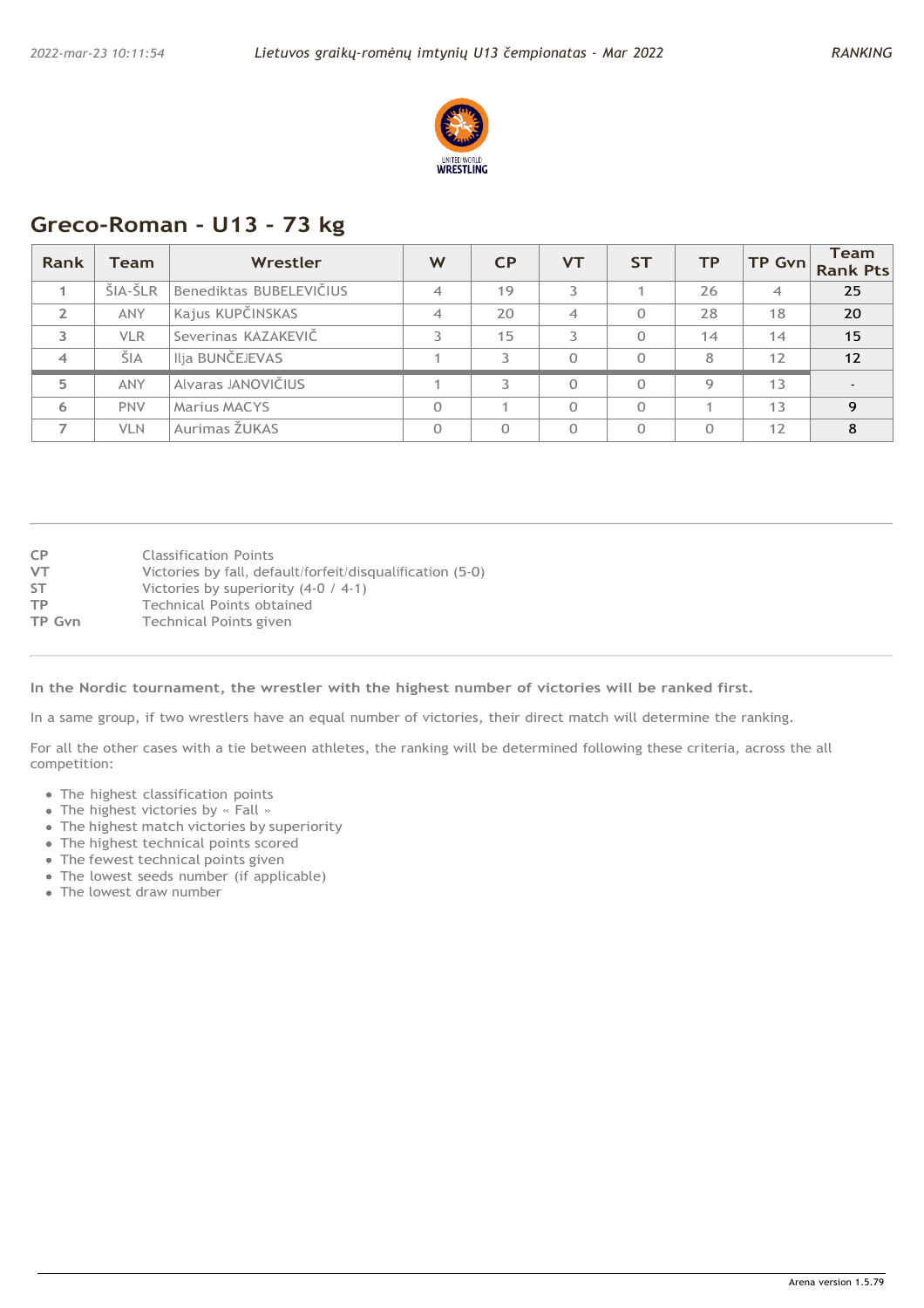

# **Greco-Roman - U13 - 80 kg**

| Rank | $\mathop{\mathsf{Team}}$ | Wrestler               | W |  | <b>ST</b> | <b>TP</b> | Team<br>$\left  \textsf{TP}\right.$ Gvn $\left  \textsf{Rank} \right.$ Pts |
|------|--------------------------|------------------------|---|--|-----------|-----------|----------------------------------------------------------------------------|
|      | VLN                      | Dmitrijus PETROVIČEVAS |   |  |           |           | 25                                                                         |
|      | VLN                      | Olgerdas ČESNULEVIČIUS |   |  |           |           |                                                                            |

| <b>CP</b>     | <b>Classification Points</b>                              |
|---------------|-----------------------------------------------------------|
|               |                                                           |
| <b>VT</b>     | Victories by fall, default/forfeit/disqualification (5-0) |
| <b>ST</b>     | Victories by superiority $(4-0 / 4-1)$                    |
| TP            | Technical Points obtained                                 |
| <b>TP Gyn</b> | Technical Points given                                    |

**In the Nordic tournament, the wrestler with the highest number of victories will be ranked first.**

In a same group, if two wrestlers have an equal number of victories, their direct match will determine the ranking.

- The highest classification points
- The highest victories by « Fall »
- The highest match victories by superiority
- The highest technical points scored
- The fewest technical points given
- The lowest seeds number (if applicable)
- The lowest draw number